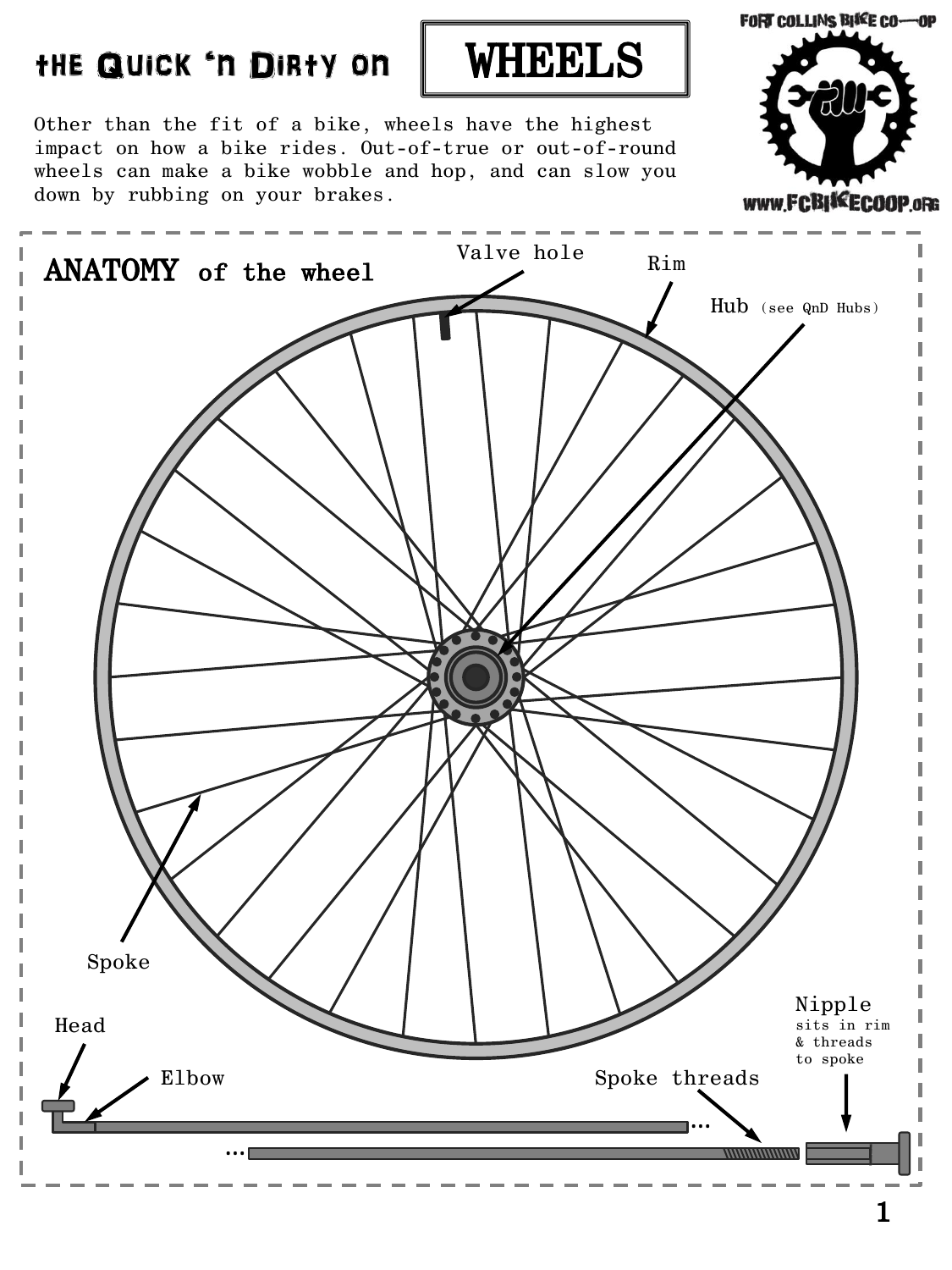

Last week's session focused on hubs, so this week we'll focus on the rest of the wheel. We'll start with common spoke-rim problems.

### BENT OR BROKEN SPOKES

Spokes can become damaged in several ways. 1) Direct trauma from an impact can bend or break spokes. 2) Shifting a chain off the inside of a cassette can damage the leading spokes on the drive side of the wheel. 3) Improperly tensioned or aging spokes may break under stress, either from impacts (potholes, railroad tracks, curbs) or from drivetrain forces (usually during quick accelerations).

L, L. ۱, L, L,

L, ı, L,

# TRUENESS AND ROUNDNESS

Trueness refers to the lateral alignment of the rim relative to the hub. This is usually what people mean when they say a wheel is "straight."



Roundness refers to the vertical alignment of the rim relative to the hub. Out-of-round rims have blips, hops, or flat spots.

2) Remove the broken spoke by

spokes break at the flange.

spokes.

spokes.

ı

crossing pattern.

installation, remove first.

Replacing Damaged Spokes

unthreading it from the nipple – most

3) Measure an intact spoke to get the length needed for the replacement. On a rear wheel, note that the drive and nondrive sides may have different length

4) Thread the replacement spoke(s) into the wheel taking care to follow the

5) Before truing the wheel, use a spoke wrench to tension the replacement

1) If the freewheel, cassette, or disc rotor is in the way of spoke removal or





μI

ц. I, Ηı Нı

Hu H ЦŢ Hт

ЦŢ

Пı

Hщ Ηı Ηı

2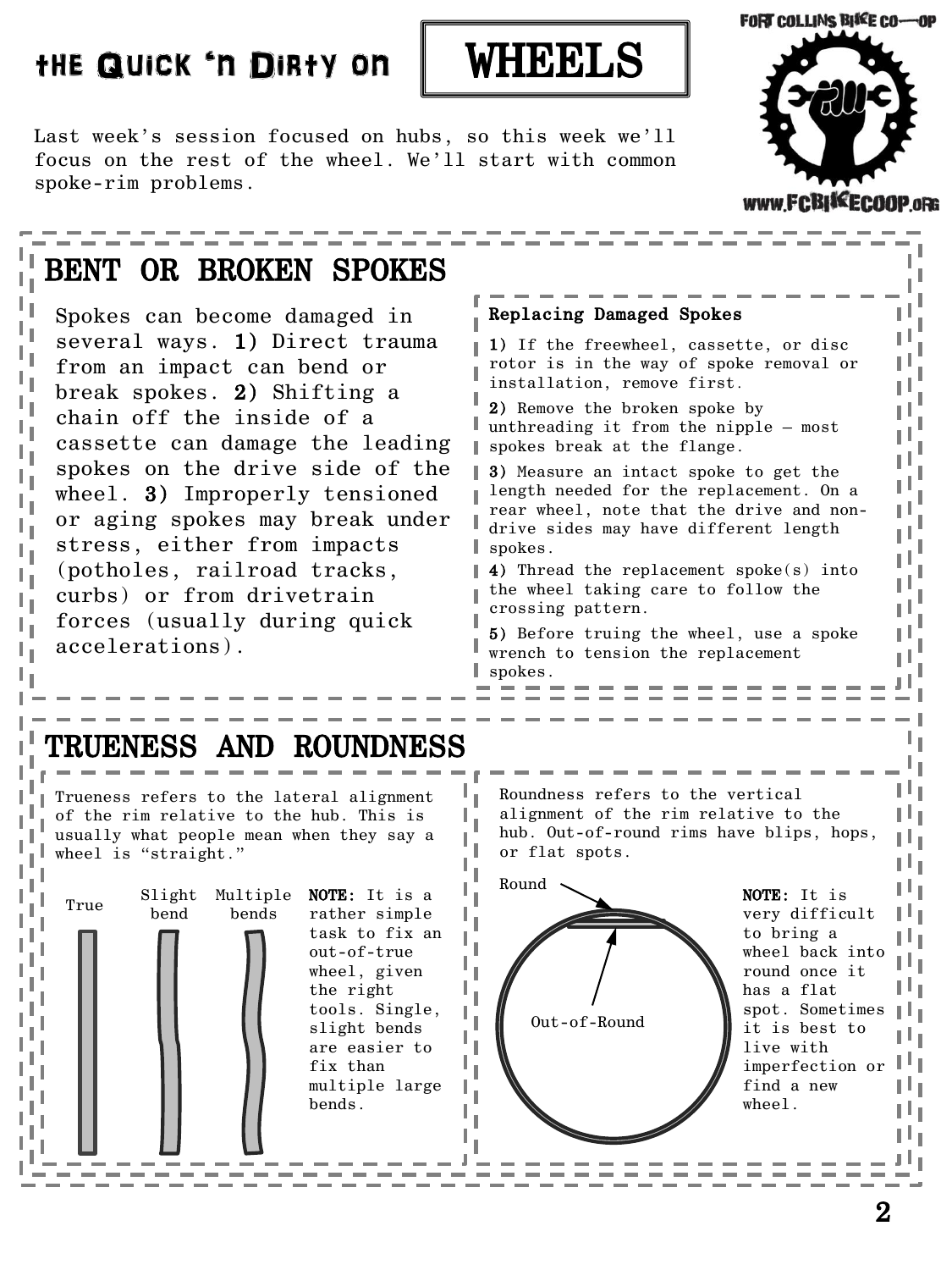# the Quick 'n Dirty on WHEELS



The wheel station includes many expensive, precision tools. Please be gentle with them!



FORT COLLINS BIKE CO-OP

www.FCBISSECOOP.oRG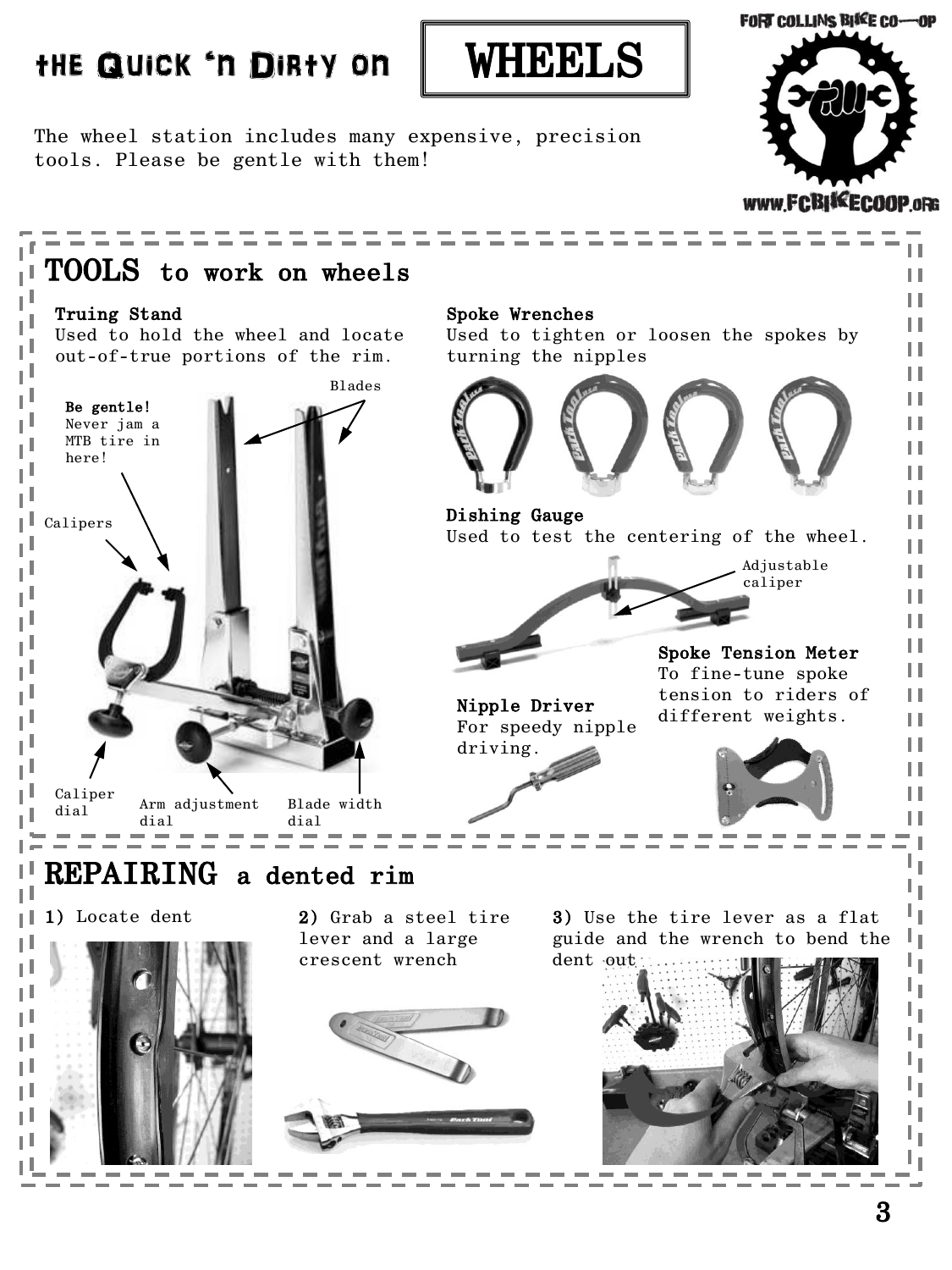# the Quick 'n Dirty on WHEELS



Some mechanics (usually wheel specialists) claim that truing wheels is an art form. Yes, there is a bit of a "feel for it," but the concept is rather simple.

### TRUING a wheel

1) Place wheel in stand and adjust the calipers



2) Spin the wheel and tighten the calipers until you locate the most severe (largest amplitude) bend in the rim. The calipers should ONLY hit the rim in one spot.

NOTE: try to judge the length of the bend to determine how many spokes to tighten.

3) Using a spoke wrench, tighten on the opposite side of the wheel to "pull" the rim away from the caliper it's hitting.



4) Spin the wheel again. If it doesn't rub on the calipers, that spot is fixed. Tighten the calipers to locate the next "worst" spot.

I I I ı



5) Repeat as many times as necessary. De-stress the wheel between every couple iterations by grabbing groups of 4 spokes and squeezing with your hand. This will spread the changes in tension throughout the wheel.

NOTE: if you continue to only tighten spokes you might encounter too much spoke tension. Instead of tightening spokes on the opposite side, try loosening spokes on the same side.

6) How do you know when you're done? Most rims will be fine to ride when they're within 1-2mm of true.



TIP: if spokes are difficult to turn, apply a drop of TriFlow to each nipple. Alternatively, squeeze adjacent spokes to loose the tension.



www.FCBIKEC00P.oRG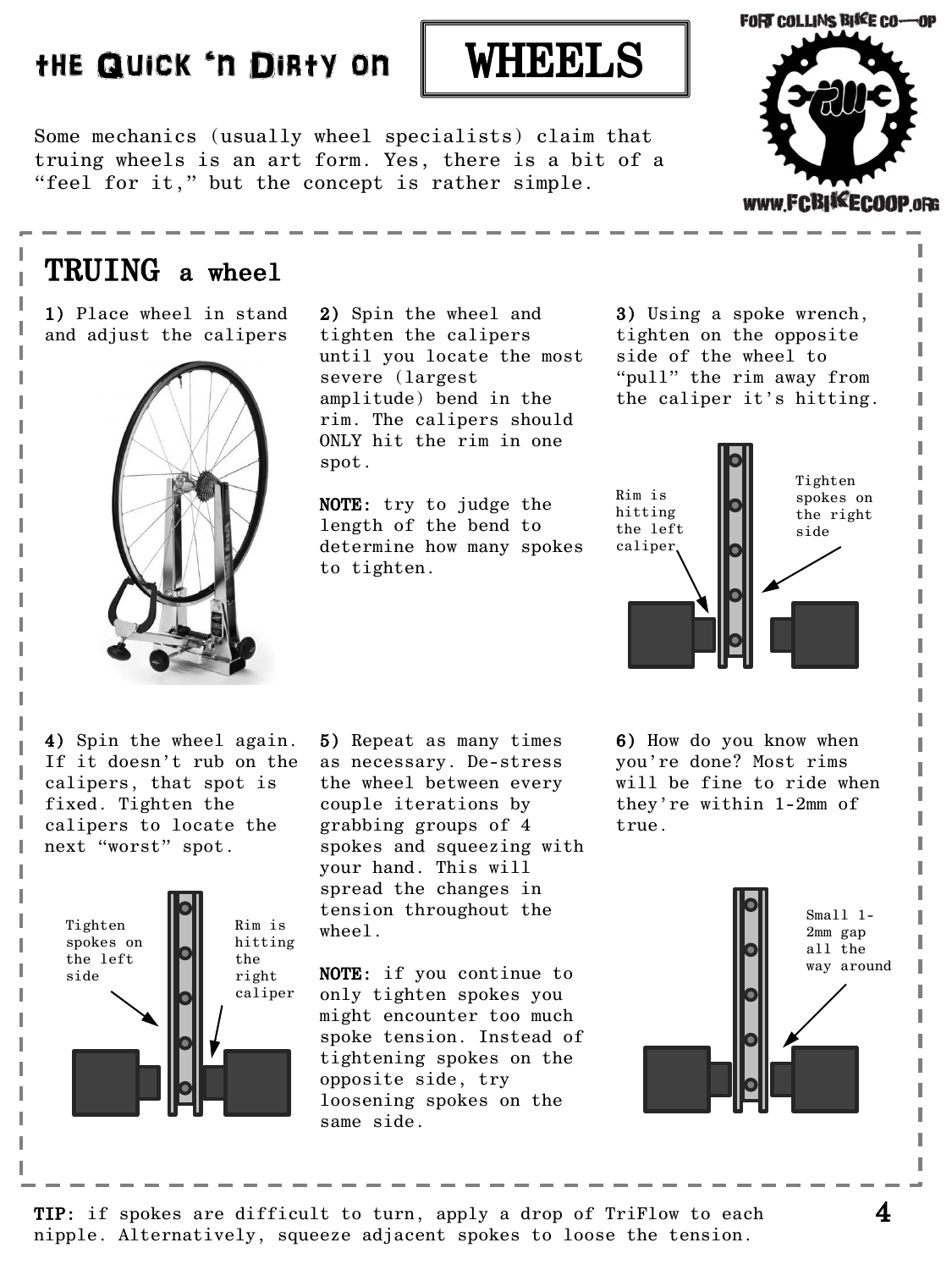### the Quick 'n Dirty on



Wheels can be a huge time suck. Here's our simple guide to either a) help fix a wheel or b) decide to send the wheel to bicycle heaven.



## TROUBLESHOOTING wheel problems

#### 1) Take a good look at the entire wheel

The biggest problem we see with beginner and experienced mechanics is wasted time spent fixing part or parts of a wheel that wasn't worth fixing in the first place, i.e. something was fatally wrong with the rim or hub. The effort that should be spent to fix a wheel depends on several factors including need (is this the only wheel that will do the job), quality of the wheel, past history (has it been limping along with constant problems), and the tolerance of the end user for imperfections (does the wheel have to be perfect to fit their needs?). Evaluate these conditions before working hard on a wheel!

#### 2) Inspect the rim closely

Look for fatal signs, such as the taco, the chip (aka curb shot), the blip (aka flat spot), or the about-to-explode concave braking surface. If you find any of these troubling signs, don't spend any more time on the wheel – send it to recycling.

#### 3) Inspect the axle closely

If it's missing, bent, or broken it may be worth finding the replacement parts, but be careful to match the axle length, diameter, thread pitch, hardware, and outside locknut dimension (see QnD hubs for more info on this).

### 4) Check the bearings

I I

I Ī

I I I Т

I

 If the axle rotation is loose or binding, readjust the bearing preload (again see QnD hubs for more info). If the axle rotation is rough, check the cones and bearings for wear. Replace if necessary.

### 5) Inspect the spokes closely

 Are any bent, broken, or missing? If only one or two have problems, it's probably worth making a repair. Find the appropriate replacement(s) and install. Inspect the spokes for rust or corrosion. Do the nipples turn smoothly or are they seized in place? If you can't turn the nipples you can't true the wheel! Inspect the drive side leading spokes for the classic "jammed chain" damage. Don't trust a wheel if  $\frac{1}{2}$  of the drive side spokes are damaged in this fashion.

### 6) True the wheel

True the wheel, checking for both trueness and roundness.

#### 7) Check the dish

 Our truing stands are not perfectly calibrated. Use the dishing gauge to check if the rim is centered relative to the hub.

### 8) Stress (or de-stress) and fine-tune it

 Stress the wheel to relieve the tension caused by twisted spokes. Throw it back in the truing stand for one last check. Loosen spokes on the final true.